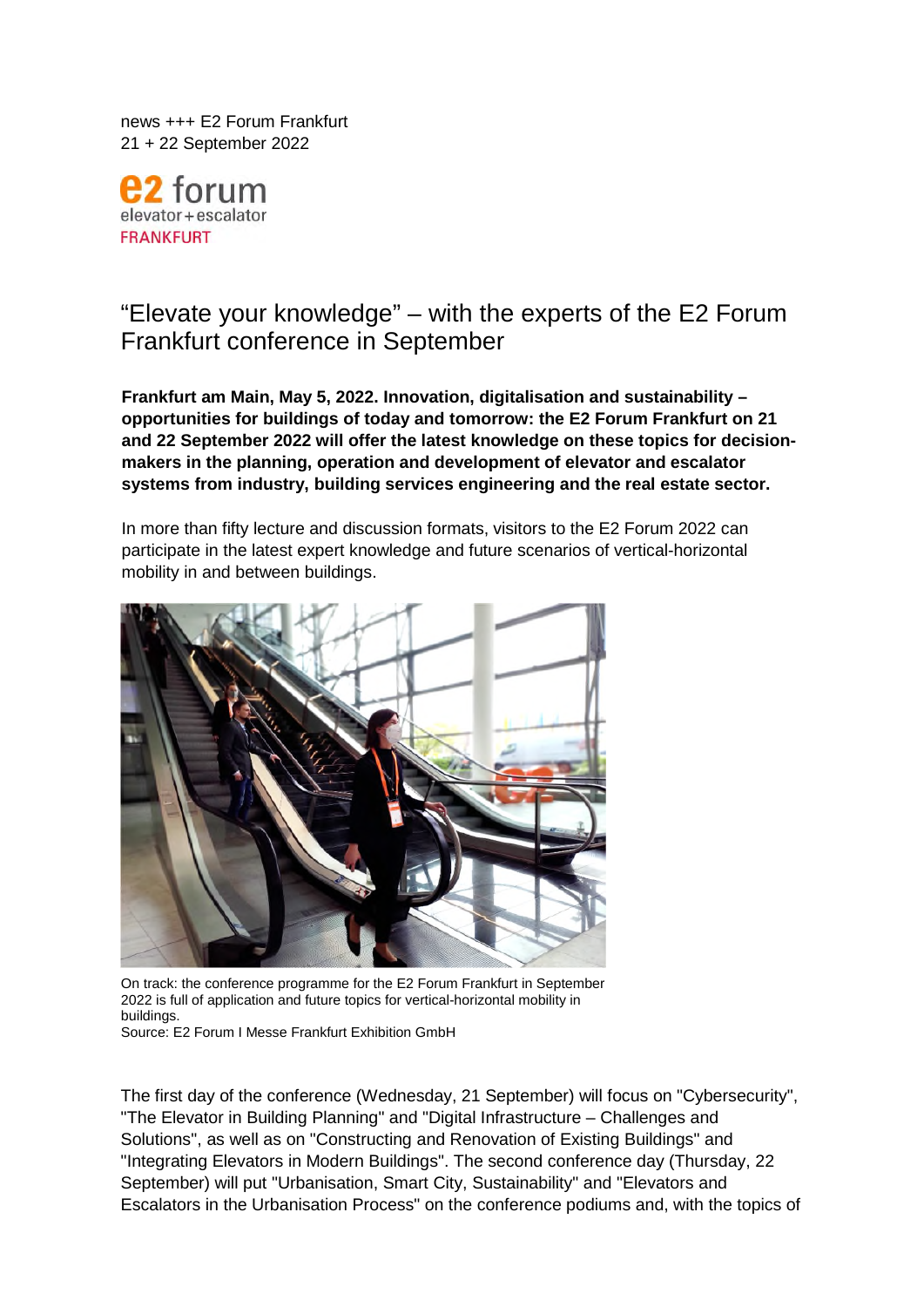"Data Interfaces to the Building" and the processes "From Maintenance to Testing", also on lively technical discussions among the attendees.

This is what the unique concept of the E2 Forum stands for: The innovation forum for elevator and escalator technology combines conference participation, cross-sector networking and an innovative range of products and services from renowned manufacturers as well as successful start-ups. All this bundled under one roof at the Congress Center of Messe Frankfurt (CMF). "The concept of short distances for participants to the impulses from the conference, in the discussions and at the exhibition stands was an immediate success at the premiere of the E2 Forum 2018 – and we hear from the industry that many are literally burning for the new start of contacts after the pandemic," said Dr Peter Hug, Managing Director of the VDMA Trade Association Elevators and Escalators. The VDMA trade association represents a good 90 percent of the German lift and escalator market and is a cooperation partner of the organiser Messe Frankfurt within the framework of the E2 Forum Frankfurt.

## **Experts for the building mobility ecosystem**

The cooperation partner VDMA trade association, which is planning the conference programme, together with organiser Messe Frankfurt have organised the extensive programme in two parallel conference tracks. The first speakers and their topics have been confirmed. Thus, attendees may expect to hear, e.g., from Hans-Wilhelm Dünn, President of the Cyber Security Council Germany, Frank Rieger, Chaos Computer Club, and Professor Boris Düdder, University of Copenhagen (Denmark), as well as Dr. Michael Geisinger, Team Leader Business Development IoT at Vonovia Engineering, on the topics of digitalisation.

National and international experts in elevator standardisation, such as Dr. Gerhard Schiffner, European Standardisation Committee CEN / TC 10 (Technical Committee 10: Lifts, Escalators and Moving Walks), will speak about elevators in building planning. International experience is also contributed by experts from the French transport network of the Paris metropolitan region RATP as well as by operators of the London Underground network – they enrich the application examples in urbanisation and building mobility.

The two-day conference programme will be published on the internet at [www.e2forum.com](http://www.e2forum.com/) in early summer. It also includes for all conference attendees the participation in the Networking Dinner on the evening of the first conference day (Wednesday, 21 September) as well as the visit to the exhibition on both conference days. The tickets are valid for this offer on both days and are available in the online ticket shop: Attendees may profit by an early bird ticket fee of 400 euros upon registration until 31 July 2022. Tickets purchased from 1 August 2022 on will cost 450 euros. Messe Frankfurt communicates the registered exhibiting companies in the social network channel of the E2 Forum on LinkedIn.

## **E2 events for the building services industry**

The vertical-horizontal mobility of people and goods in urban infrastructures requires intelligent and connected building systems technology. Messe Frankfurt brings together all relevant players who are looking for or offering market-ready solutions to these challenges and has, thus, created a network of experts that is unrivalled anywhere in the world: Building Technologies. In the building technology sector, Messe Frankfurt organises a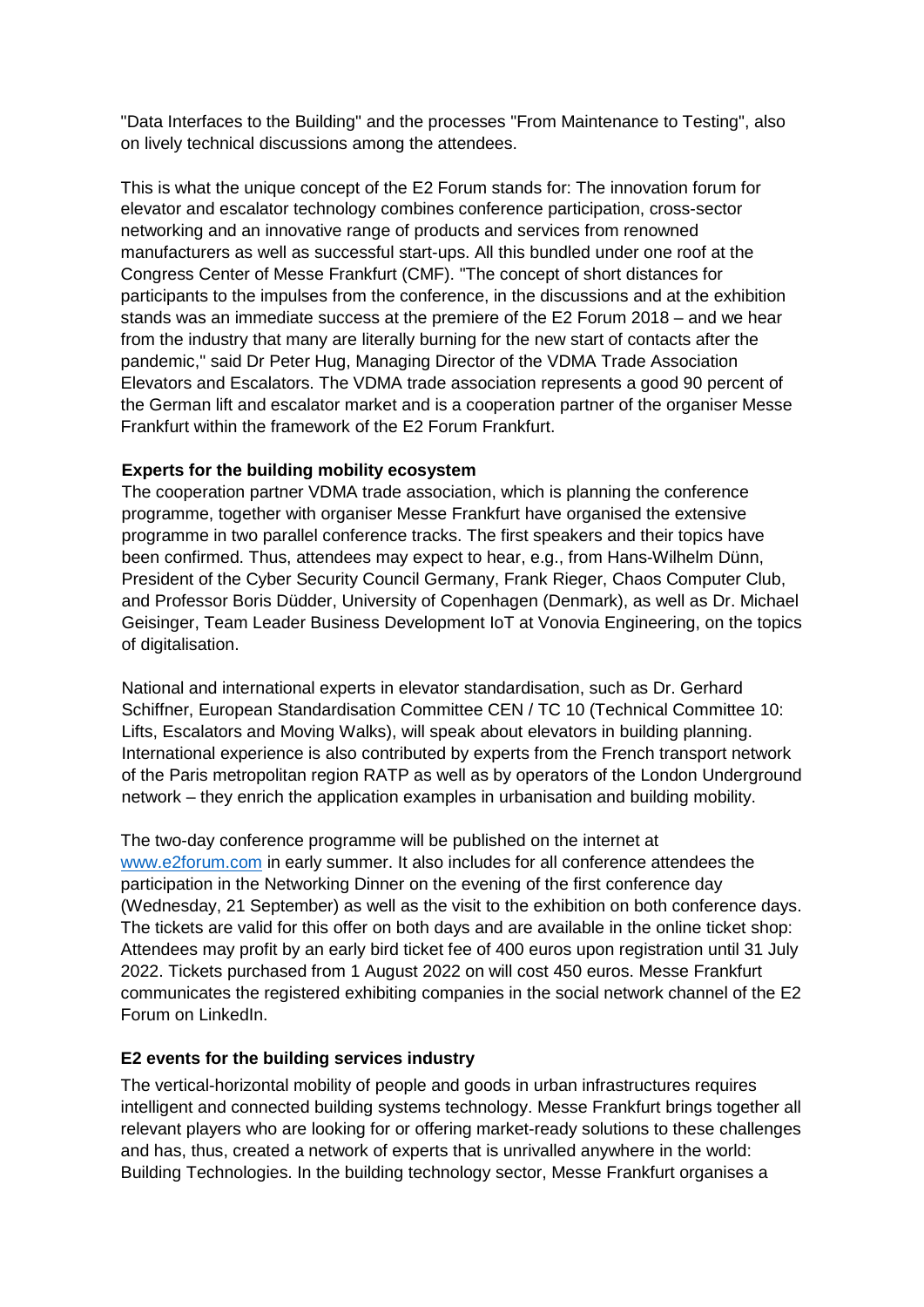total of 24 trade fairs on three continents, including the two leading trade fair brands in the sector worldwide: Light + Building and ISH.

Accordingly, the trade fair organiser is expanding its marketing platforms and conferences around the globe. Today, Messe Frankfurt is represented with five events for lifts and escalators in America, Asia and Europe: With the International Elevator and Escalator (IEE) Expo in the metropolis of Mumbai, Messe Frankfurt provides the platform for the growing Indian market. The E2 Forums in Buenos Aires (Argentina), Frankfurt am Main (Germany), Milan (Italy) and in India's capital New Delhi round off the portfolio as innovation forums for cross-sector dialogue between the industry and operators in the real estate sector, planning and building technologies.

The E2 Forum Frankfurt will take place on 21 and 22 September 2022 (Wednesday and Thursday) at the Congress Center of Messe Frankfurt (CMF).

## **Press information and photographic material:**

[www.e2forum.com/press](https://e2forum-frankfurt.messefrankfurt.com/frankfurt/en/presse.html)

#### **Links to the web:**

Follow the E2 Forum also on social media and be there when the E2 Forum Frankfurt welcomes the newly registered exhibitors on LinkedIn: [www.e2forum.com/followe2forum](http://www.e2forum.com/followe2forum)

[www.e2forum.com](http://www.e2forum.com/) [www.building-technologies.messefrankfurt.com](https://building-technologies.messefrankfurt.com/frankfurt/de.html)  [www.vdma.org](http://www.vdma.org/)